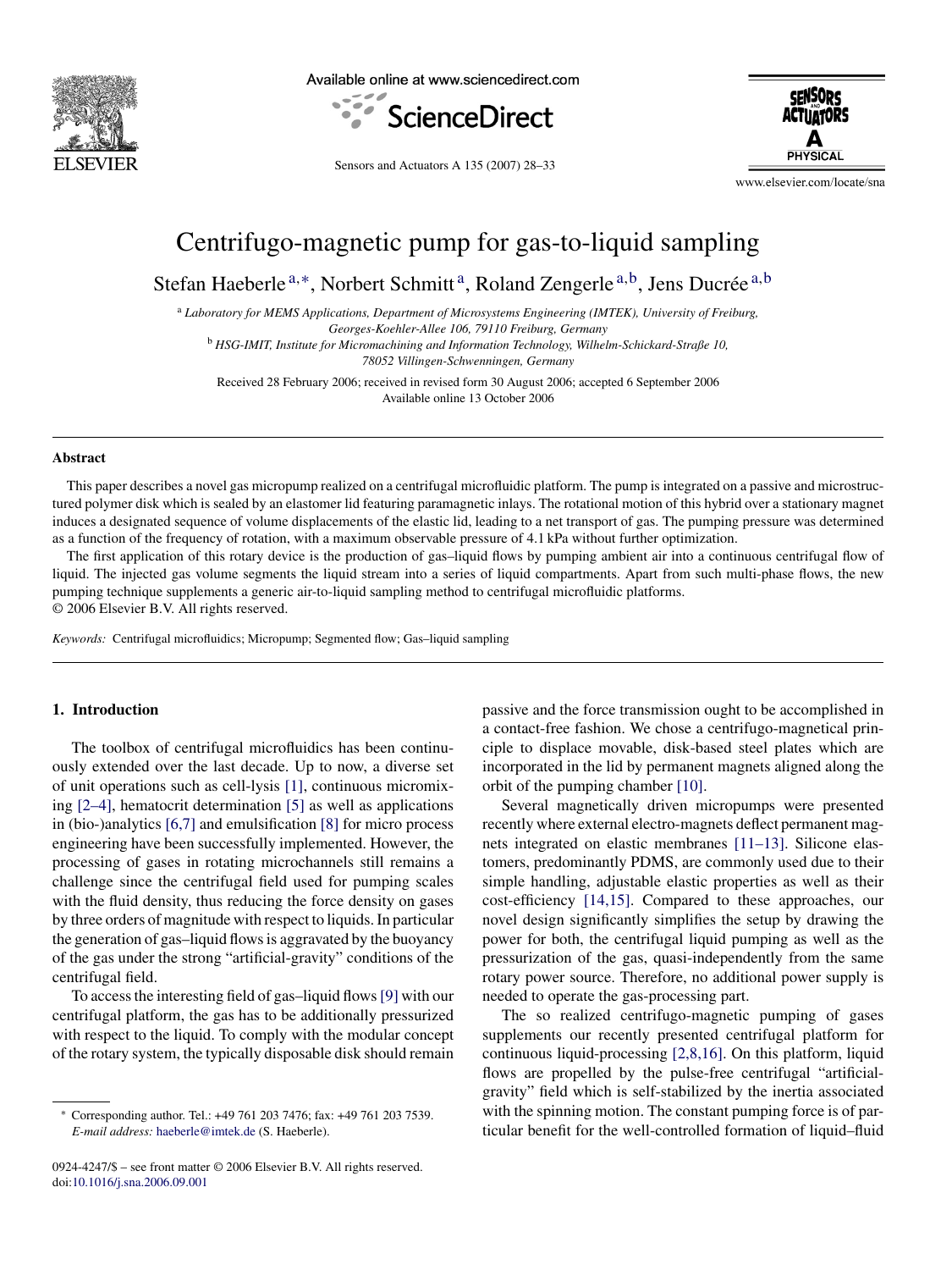

Fig. 1. Sector of the microfluidic disk featuring a network of sealed microchannels. A thin PDMS lid with a thickness of roughly 0.7 mm incorporating two steel plates is placed above the two pump chambers. The disk spins at a frequency ν to pump liquid through the microchannel network (starting from the in-port towards the out-port). In addition, environmental gas is pumped by the sequential displacement of the membrane into the pump chambers while passing a stationary permanent magnet (Fig. 2).

interfaces, e.g. water-in-oil flows, with respect to the reciprocating actuation principles of common mechanical pumps.

This paper starts with an outline of the principle of the centrifugo-magnetic gas pump followed by the device fabrication. Next, we supply the proof of concept and the experimental characterization of the pump. In the last section, the production of gas–liquid flows is presented.

#### **2. Functional principle**

Two chambers of our novel, centrifugo-magnetically actuated micropump are located at the same radial but different azimuthal positions. The two chambers are a valve chamber able to seal the gas inlet channel and a pump chamber compressing the gas inside the chamber and the connected channel network at the outlet. The two chambers are sealed by a flexible PDMS lid incorporating metallic inlays (steel, thickness:  $400 \,\mu$ m, diameter: 5 mm for the pump and 6 mm for the valve

chamber, respectively). The outlet of the pump is linked to a microfluidic channel network (Fig. 1).

The steel plate inlays above the chambers pass a conventional permanent magnet placed at a fixed position along the orbit of the pump. Its vertical distance is set to approximately 4 mm below the metallic inlays. The magnetic force triggers two phaseshifted displacements in the chambers (Fig. 2).

The pumping sequence exhibits four stages: (a) closing of the valve with the PDMS-membrane at the seat of the valve chamber; (b) compression of the pump chamber to displace a defined gas volume into the connected microchannel via the outlet while the valve is closed; (c) after the permanent magnet has passed the valve chamber, the inlet is opened again; in the last stage (d), the pump chamber is refilled by ambient gas due to the relaxation of the membrane (the magnet has now also passed the pump chamber). During the final step, the small hydrodynamic resistance of the refilling path (via the pump inlet) compared to the connection channel (connecting the pump outlet to the microchannel



Fig. 2. Functional principle of the gas micropump. The pump chamber orbits above a stationarily mounted permanent magnet. The two steel plates within the PDMS lid are spaced at a defined azimuthal distance to induce a sequence of displacements during rotation for pressurizing the gas. After the magnet has passed, the chambers are primarily replenished by ambient gas through the inlet of the valve chamber.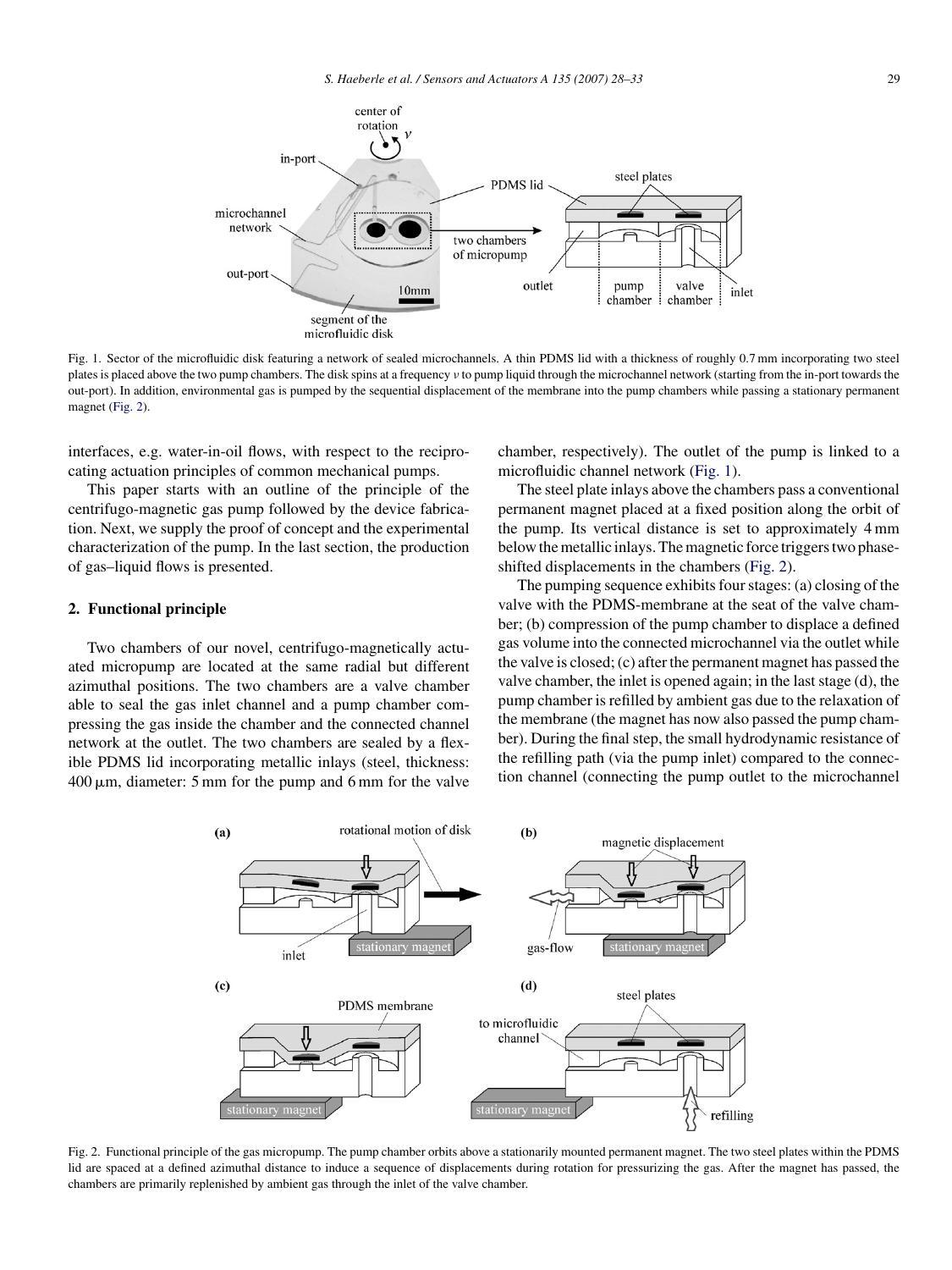<span id="page-2-0"></span>

Fig. 3. Fabrication of the passive disk module. Thin, disk-shaped steel plates are cut by electro discharge machining (a), cast into an approximately 0.7 mm thick PDMS lid (b) and bonded by self-adhesion to the microstructured polymer disk (f). The microfluidic structures and pump chambers are fabricated using high-precision milling (d) and drilling processes (e), and partially sealed with an adhesive tape.

network) suppresses backflow from the microchannel connected to the outlet of the pump into the actuation chamber.

The elastomer lid housing the metal inlays constitutes the only moving part of the passive disk while the macroscopic centrifuge periodically actuates the micropump each time the micropump passes the fixed permanent magnet. By arranging more than one magnet along the orbit of the rotating pump, multiple pumping cycles per revolution can be realized.

# **3. Fabrication**

The channels and orifices are micromachined into the polymer substrate by precision engineering processes (Fig. 3). Standard micro milling and drilling processes have been used to fabricate the pump chambers into the polymer. The pump chamber measures a diameter of 8 mm and a depth of 1.2 mm, featuring a bump with a height of 0.7 mm and a diameter of 2.5 mm at its center. This hence corresponds to a maximum displaced stroke volume of  $17 \mu L$  with the maximum stroke of 0.5 mm (membrane hits the bump on the chamber bottom). The valve chamber possesses a diameter of 10 mm and a depth of 1.2 mm, featuring an additional valve seat with a width of 0.3 mm and a distance of 0.2 mm to the membrane around the 2.6-mm diameter inlet. The calculated dead volume of the entire pump (both chambers with closed valve) amounts to  $133 \mu L$ .

The microfluidic channel network is (partially) hydrophobically coated and sealed by a transparent adhesive tape to observe the enclosed liquid under rotation at a frequency ν with a stroboscopic measurement setup [\[17\]. T](#page-5-0)he self-adhesive PDMS lid is cast with two integrated steel plates (thickness:  $400 \mu m$ , diameter: 5 mm for the pump and 6 mm for the valve chamber, respectively) and cured, resulting in an approximately 0.7-mm thick elastic lid. The steel plates themselves are manufactured by wire electrical discharge machining (WEDM) from standard spring steel. The PDMS lid is aligned above the two chambers which are not sealed with adhesive tape, so that the center of the disk-shaped steel plates matches the bump of the pump and the

inlet of the valve chamber, respectively. Afterwards, the lid is bonded to the disk-surface by adhesion.

## **4. Pump characteristics**

For all the experiments, the disk is mounted up-side down on a centrifugal drive so that the permanent magnet (NdFeB,  $25$  mm  $\times$  12.5 mm  $\times$  3 mm, J54-307, Edmund Industrie Optik GmbH) can be positioned along the pump orbit (radial position: 35 mm) at a distance of approximately 2 mm to the disk. This alignment leads to a magnetic field strength of approximately 240 mT directed in the plane of the steel plates when the plate is positioned directly underneath the magnet. With this configuration, the pump generates a pressure pulse within the microfluidic channel network connected to the outlet of the pump during 4.6 ms at a rotational frequency of 10 Hz (see Fig. 4).

# *4.1. Proof of principle*

The functional principle of the micropump is directly visualized by the displacement of an ink-colored liquid plug through a meander-shaped microchannel ([Fig. 5\).](#page-3-0) Within the azimuthal



Fig. 4. Timeline of one actuation cycle of the pump at a rotational frequency of 10 Hz. A full revolution takes 100 ms. The membrane of the valve and pump chamber, respectively, are considered to be deflected as soon as the complete steel plates have entered the magnetic field (dimensions of magnet).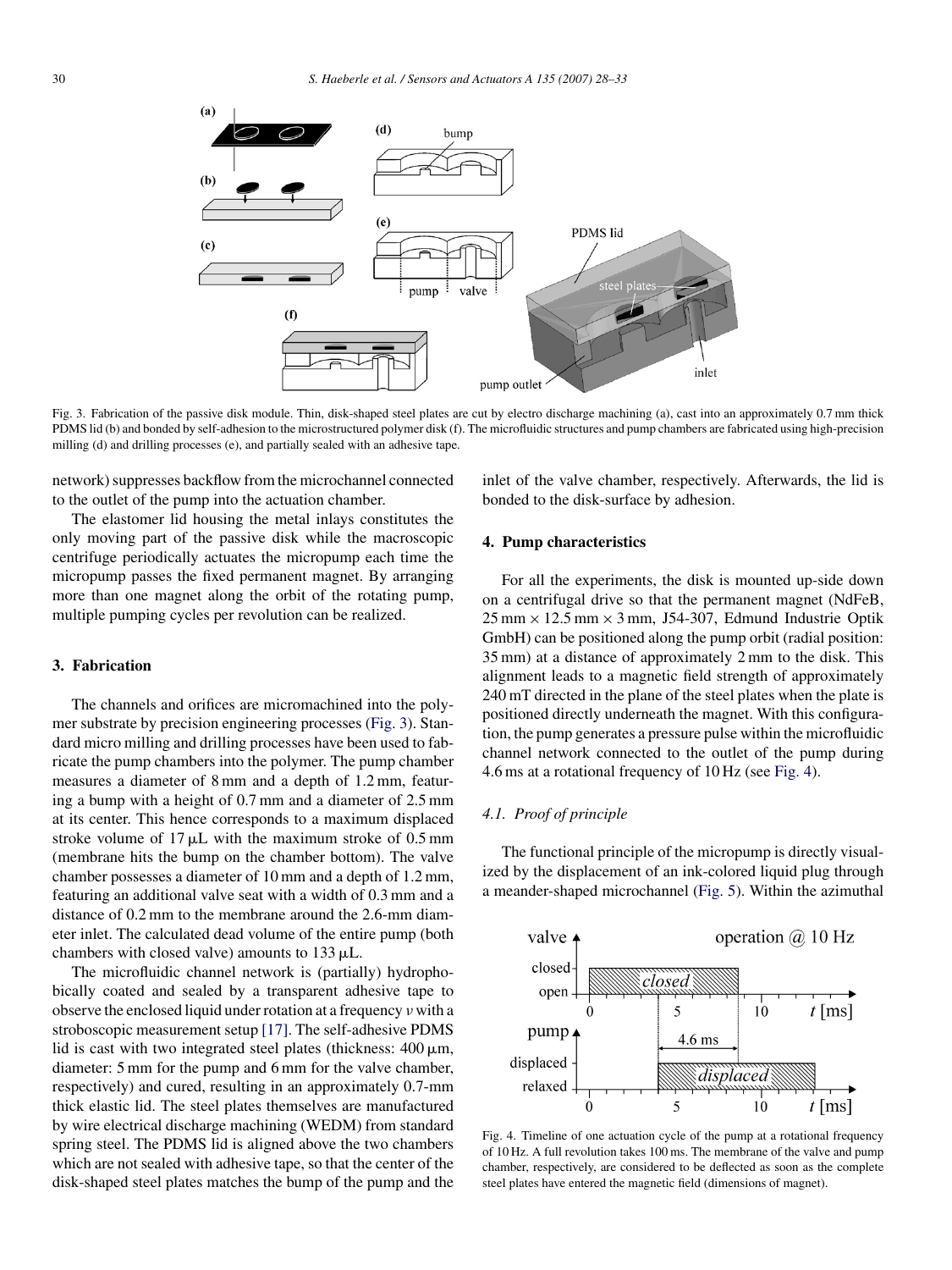<span id="page-3-0"></span>

Fig. 5. In this proof-of-principle investigation, the outlet of the micropump is connected to a meander-shaped channel. The stroboscobic picture in the middle shows a static ink-colored liquid plug within the microchannel while rotating at 5 Hz without a magnet placed along the pump orbit. (1–8) As soon as the permanent magnet is placed at the orbit of the pump, the pump is "on" to suck in environmental air and thus displace the plug in a stepwise fashion through the meander.

channel parts, the plug is merely actuated by the micropump, only, as no net centrifugal force applies. A static liquid plug (colored with ink for visualization) can be observed without a magnet at the pump orbit. A periodic and steady forward motion of the plug initiates as soon as the stationary permanent magnet is placed at the orbit of the pump. This proves that the pump periodically introduces a unidirectional gas flow (at vanishing counter pressure) of ambient air into the channels on the disk.

#### *4.2. Counter pressure*

A series of experiments was conducted to visualize the maximum pressure head of the gas pump. To this end, the pump is connected to the left arm of the U-shaped channel (width:  $1$  mm, depth:  $500 \mu m$ ) in Fig. 6. A plug of ink-colored DI-water is introduced into the channel through the right arm that remains open, thus acting as an air vent. Upon rotation, the two liquid–air interfaces of the water plug tend to level out by the principle of hydrostatic pressure balance within the strong centrifugal field of "artificial-gravity" (∼100 g at 30 Hz).

Once the permanent magnet is positioned above the micropump, the air volume in the left arm is exposed to the pumping pressure *p* while the air in the right arm remains at the ambient pressure due to the vent. This leads to a radial offset  $\Delta r$ between the opposing menisci of the plug. The asymmetry stabilizes under the impact of the pumping pressure *p* and the counteracting centrifugal force  $F_{\nu}$ , and the static equilibrium of  $\Delta r$  represents a direct measure for the maximum achievable back-pressure that results in a zero net-flow.

This pressure can be derived from the equation

$$
p = \rho \omega^2 \Delta r \bar{r} \tag{1}
$$

with the liquid density  $\rho$ , the angular velocity  $\omega = 2\pi \nu$  and the mean radial position of the water plug  $\bar{r}$ . The results of these measurements are depicted in [Fig. 4](#page-2-0) (right). For low frequencies of rotation  $\nu$  < 33 Hz, the pumping pressure increases almost linearly with the frequency  $v \text{ up to about } 4.1 \text{ kPa. Beyond } v = 33 \text{ Hz},$ the symmetric centrifugal force  $F_v \sim v^2$  tends to level off  $\Delta r$ , thus limiting the observable range of pumping pressures *p* since the optical read of  $\Delta r$  from the stroboscopic gray-scale images is limited to approximately  $\pm 0.4$  mm. At frequencies below 10 Hz, the meniscus in the right arm lifts the plug through the air vent.



Fig. 6. Visualization of the pressure head by a U-shaped channel (width: 1 mm, depth: 500 μm). Depending on the frequency of rotation v, a radial offset Δr emerges between the opposing capillaries representing the maximum pressure of the gas micropump. While the pressure head *p* rises with ν, Δr still tends to vanish towards large ν due to the increasing impact of the radially symmetric centrifugal force *F<sub>ν</sub>* (right graph). And since the optical readout of the radial offset is limited to an accuracy of approximately  $\pm 0.4$  mm, our principle of measuring p via  $\Delta r$  is thus confined to the frequency range below about 30 Hz.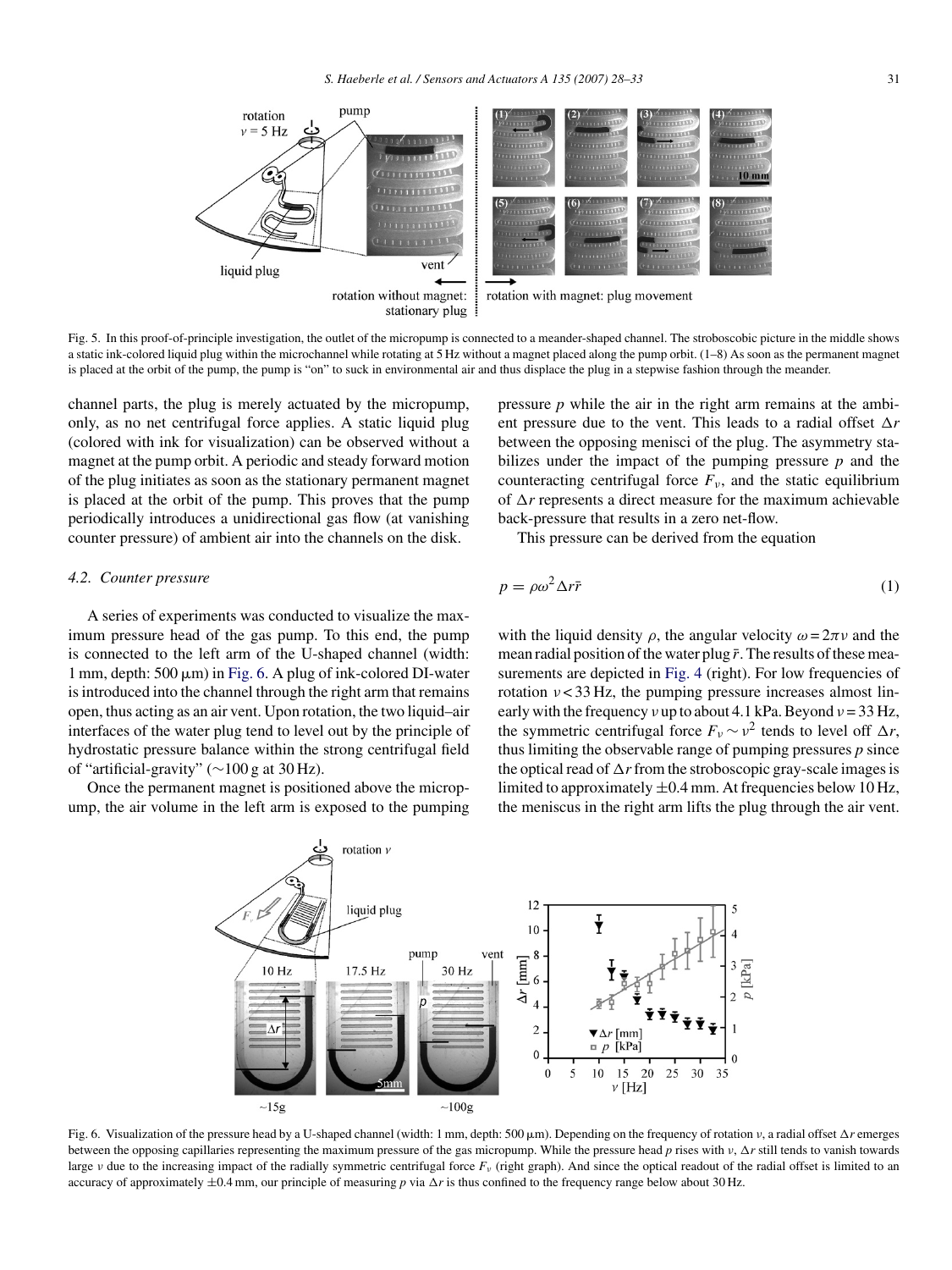

Fig. 7. Different modes of gas-liquid flow at a rotational frequency of  $v = 10$  Hz within a meander-shaped microchannel (width: 700 μm, depth: 200 μm). A segment of the microfluidic disk as well as the principle of the introduction of gas bubbles is shown in the top sketch. The azimuthal positions of the magnets with respect to the camera window are indicated on top of each photography. The production rate of the gas bubbles depends on the number and the alignment of the permanent magnets along the orbit of the rotating micropump. Without any magnets, no gas bubbles are generated, thus validating the functional principle to the centrifugo-magnetic pump.

The increase of the pumping pressure with the frequency of rotation  $\nu$  is attributed to the growing number of volume displacement cycles per unit time when a constant stroke is assumed. This frequency dependent effect tends elevate the average pressure within the pump and thus also in the U-shaped measurement structure.

#### **5. Gas–liquid flow**

Fig. 7 visualizes how the pumping pressure can be harnessed for injecting ambient air into a continuous, centrifugally driven liquid stream (ink-colored water). The rotating pump generates a periodic sequence of pressure pulses. Once the gas pressure is sufficiently high at the junction of the outlet channel to the liquid guiding flow channel, a gas bubble is injected into the continuous liquid stream as depicted in the schematic drawing at the top of Fig. 7. At a given frequency of rotation  $v = 10$  Hz, the bubble rate changes with the number and the azimuthal position(s) of the permanent magnets which can be placed at 45◦, 135◦ and 225<sup>°</sup> with respect to the point of observation. The number of magnets and the frequency  $\nu$  also set the volume ratio between gas and liquid phase.

The bubbles within the meander channel display a volume of approximately  $0.5 \mu L$ . This is far below the theoretical stroke volume of the pump chamber of  $17 \mu L$  which is displaced by the pumping action. As the overall pressurized volume  $139.7 \mu L$ (volumes of the pump chamber:  $133 \mu L$  plus the volume of the connection channel between the outlet of the pump and the junction:  $6.7 \mu L$ ) exceeds the inserted volume  $(0.5 \mu L)$  by more than a factor of 200, only a small fraction  $\langle \langle 3\% \rangle$  of the displaced volume  $\left\langle \langle 17 \mu L \rangle \right\rangle$  is actually inserted into the liquid.

Assuming a full stroke and neglecting the additional hydrostatic pressure on the bubble as well as backward flow through the valve, the pressure for the insertion hence increases by a factor of about  $1.13 = 139.7 \mu L/(139.7 \mu L - 17 \mu L + 0.5 \mu L)$ , only, with respect to the undeflected pump membrane. The maximum rate of bubble injection amounts to 30 bubbles per second (with three magnets on the orbit of the pump at  $v = 10$  Hz). This rate thus corresponds to a gas-injection "flow rate" of  $15 \mu L s^{-1}$  if the volumes are measured under the pressure conditions within the liquid stream and  $17 \mu L s^{-1} (\approx 1.13 \times 15 \mu L s^{-1})$  measured at ambient pressure.

One easily recognizes that the pump is far away from being optimized regarding the pumping performance. Still, it clearly fulfils our original objective to inject a train of bubbles composed of ambient air into the centrifugal flow through the radial channel.

#### **6. Summary and outlook**

We presented for the first time a centrifugo-magnetically actuated gas micropump. Pumping is implemented by the phaseshifted displacement of two metal inlays incorporated in the elastic lid of the passive and possibly disposable polymer disk. The new functional principle as well as the fabrication method well comply with the modular approach of centrifugal microfluidic platforms.

The new pump adds two important unit operations to centrifugally driven microfluidics, the sampling of gas volumes and their introduction to liquid-phase assays on a lab-on-a-disk as well as the generation of trains of discrete liquid plugs segmented by gas bubbles.